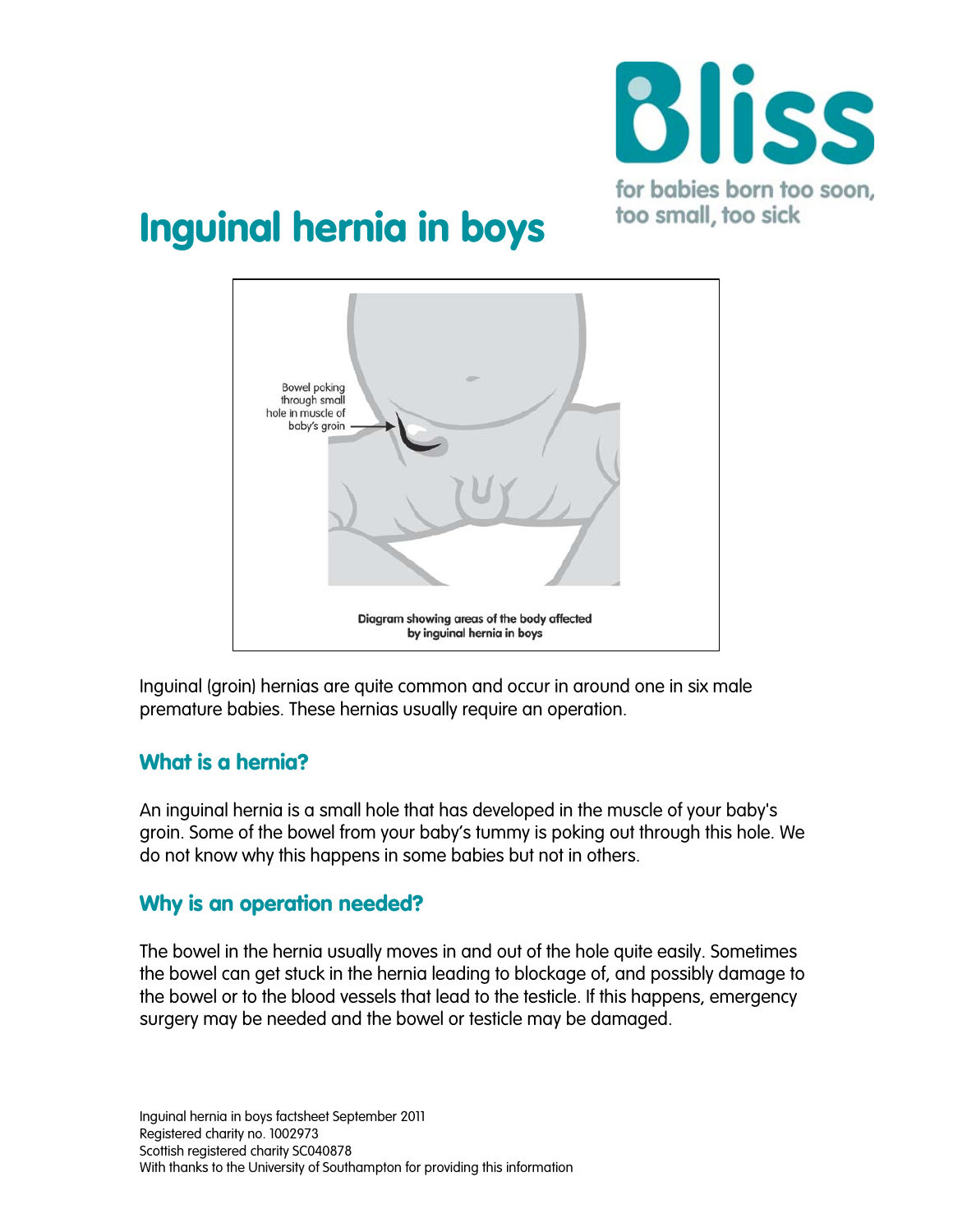#### What does the operation involve?

Under anaesthetic, a cut will be made in your baby's groin. The hole in the muscle will be repaired with stitches and the skin closed with stitches under the surface. A small dressing may be applied. Local anaesthetic will also be used to numb the skin and reduce any pain your baby may feel after waking.

#### What happens after the surgery?

Occasionally following anaesthetic, babies may have a change in their breathing pattern for a few hours, therefore your baby will be observed carefully for signs of irregular breathing. Usually your baby should be ready to return home, or to your local newborn unit, the next morning.

#### What are the complications and risks of the operation?

Surgery is usually very straightforward, however, there are some risks involved:

- Bruising around the hernia repair can be quite marked and can cause some swelling in a few babies. This usually goes down in a few days.
- A wound infection may occur causing redness and discharge of pus a few days after surgery. Antibiotics may be needed.
- In rare cases the hernia may come back and a further operation may then be needed. This can even happen within a day or two of the surgery.
- Occasionally the testicle may become higher during the first few years of life and an operation is needed to fix the testicle down.
- There is a small risk of injury to the testicle's blood vessel, that may result in poor growth or even loss of the testicle. This might not be obvious until about one year of age.

Although most babies only have a hernia on one side, some have a hernia on both sides. If this is the case in your baby, both hernias will be fixed in one operation. Some babies who only have one hernia can develop another hernia within the next two years, requiring a later operation.

## Caring for your baby after surgery

Your baby can be bathed as normal although water on the wound may sting in the first two days. If there is any dressing this can be removed at five days and a nurse will arrange this for you. If there is any redness or discharge from the wound please seek medical advice.